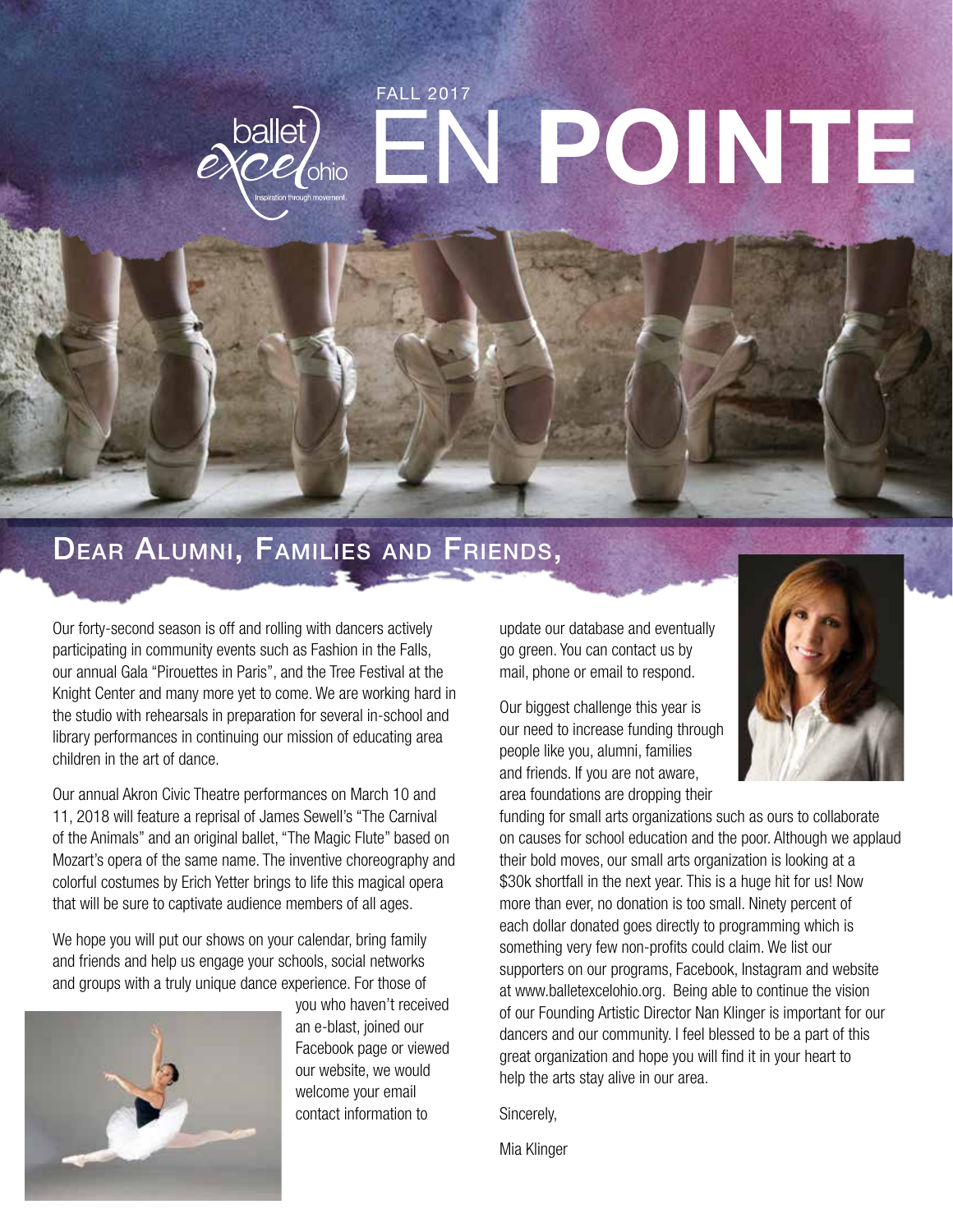## PIROUETTES IN PARIS, SASHAYS TO SUCCESS!

This year's BXO annual gala, whose theme was "Pirouettes in Paris," was tres Magnifique! The event was held at Portage Country Club on October 7th, 2017 on a lovely autumn evening. Attended by 110 glamorous guests, the Parisian themed fundraiser was complete with beautiful centerpieces, plumes and chic décor, a creative array of auction items from a hot air balloon ride to the much-coveted French dinner at the famous restaurant, Chez Francois in Vermilion. All enjoyed the dinner, the exciting dessert dash and the generous paddle raising for Ballet Excel Ohio's outreach program, Reach Out and Dance (ROAD). Garnering over \$7,000 in corporate and individual sponsorships, combined with proceeds of the silent and live auction which utilized the electronic bidding program, BIDPAL for the first time this year, we successfully raised a total of over \$30,000.

Highlighting the evening was an elegant trio performance of classical variations (Raymonda, Aurora and Cortege Hongrois). Captivating the audience were beautiful BXO company dancers, Emily Kavenagh, senior at Revere High School, Christianna Poblete, 8th grader at Our Lady of the Elms and Joni Allen, Senior at Firestone High School.

Chaired by Susie Dix and her gala committee extraordinaire: Theresa Arnold, Maria Banig, Sara Blankenship, Anne Coughlin, Jennifer Doucet, Shannon Gray, Jennifer Harris, Carrie Schnirring, Gina Poblete, Jennifer Woods and Jackie Zorich, the power team combined hard work, creativity, endless meetings at Mustard Seed

Pirauettes "<br>"hiS

A heartfelt thank you to the family members of BXO, the alumni families and special friends of BXO who generously donated and who continue to support the mission of this unique organization.

The funds raised this year will meet BXO's mission of bringing original ballets to local schools and community venues in Northeast Ohio. It will also help support BXO programs such as Reach Out and Dance (ROAD), Community Ticketing, Scouting for the Arts and Ballet Excel on Tour, making the Arts accessible to children and their families.

Merci Beaucoup to all for your generosity, friendship, kindness and support in making "Pirouettes in Paris" a night to remember.

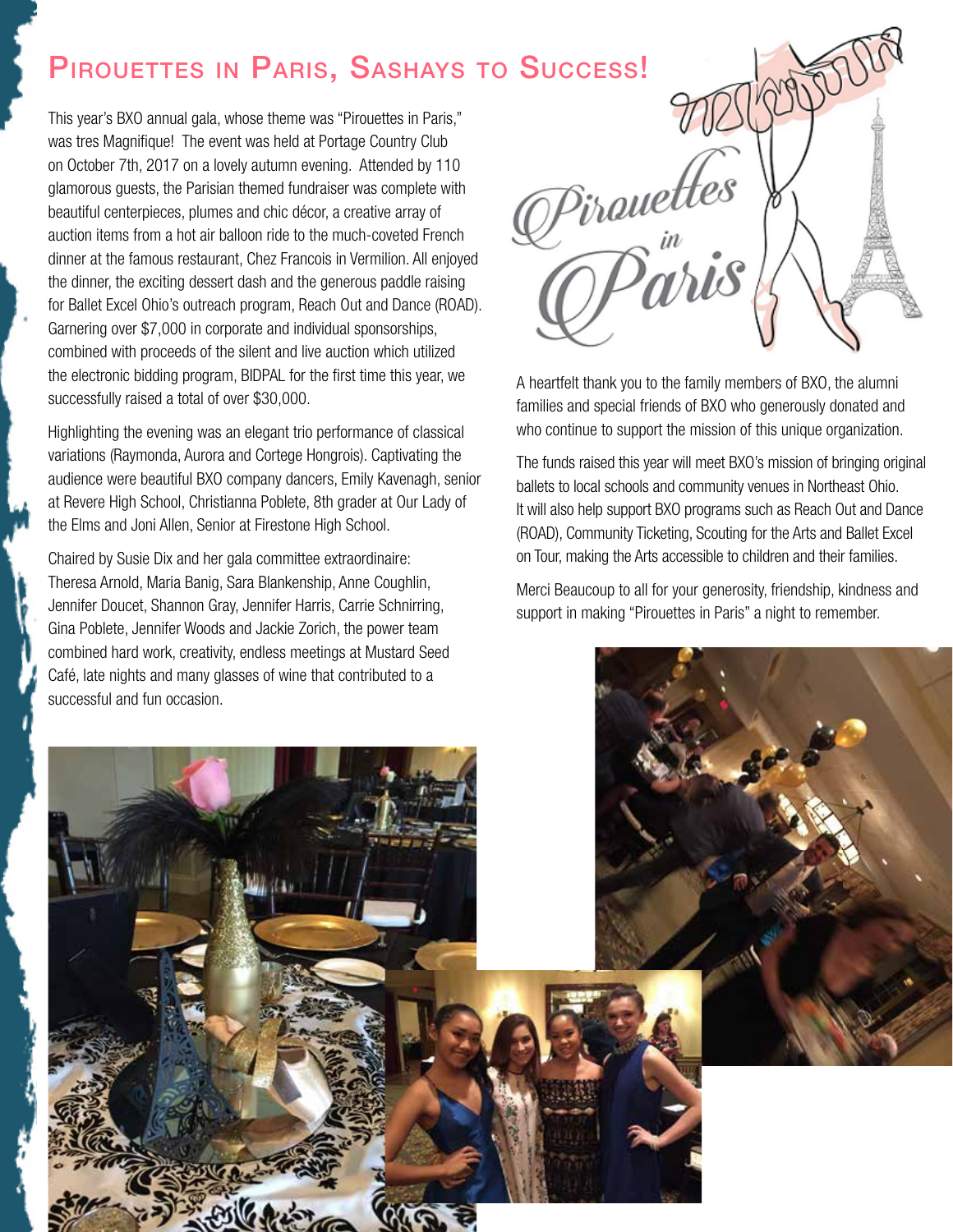## Letter from Board President, Sara Blankenship

As leaves fall, and the season is changing, Ballet Excel Ohio commemorates its 42nd season of exceptional dance and community outreach.

For over four decades, Ballet Excel Ohio, formerly Cuyahoga Valley Youth Ballet has been delighting audiences with performances and providing exceptional ballet training to local children.



Dancers and choreographers are hard at work getting ready to perform The Magic Flute choreographed by Akron's own, Erich Yetter. Also, this year, they will do a reprise of a beloved all time favorite - Carnival of the Animals.

Thankfully, many members have stepped up and contributed to the success of our company and I want to take this opportunity to personally thank everyone who contributed their time to make our annual Gala the best ever! Ballet Excel Ohio could not survive without each and every one of you contributing and participating in our organization in some way, shape or form.

Lastly, I hope to see all of you at the Premier of The Magic Flute at the Civic Theatre in Akron on March 10 &11th. Bring your children and families to the theater. It is live action; it is real dancers; it is imagination; it is up close and personal. It touches and inspires for a lifetime.

Thank you for the opportunity to serve as your Board President. If there is anything you would like to talk about, I am more than happy to hear from you. (president@balletexcelohio.org 216-509-3500).

Best regards,

Sara Blankenship President of the Board

## **REACH OUT** and Dance





Reach Out and Dance®, is the educational outreach program of Ballet Excel Ohio. This year's ROAD® season includes second graders from Immaculate Heart of Mary, Our Lady of The Elms Elementary, Helen Arnold CLC, and middle schoolers from Jennings. We have changed up the program to consist of two 10-week sessions during the school year with an in-school performance for each school to showcase the students. We are excited to spread the joy of dance throughout schools in the Akron area and are enjoying the change of pace. ROAD® scholarships will be given to all participating students to attend a workshop (information TBA) which can then lead to further participation with BXO.

Facebook and Instagram are being updated with all of the changes being made to the ROAD® program, so please bear with us as we transform and grow!



### Welcome Apprentices

Adalyn Zorich 4th grade Miller South School for Performing Arts **Clara Woods** 5th grade Immaculate Heart of Mary Wendy Moreno-Garcia 4th grade Harris Elementary School **Emma Simms** 9th grade Stow Munroe Falls HS Sameer Mainali 3rd grade Harris Elementary School Rebecca Banig 6th grade Tallmadge Middle School Lisa Akin 3rd grade Parkside Elementary School (Solon)

## Calendar of Events

| October 7     | <i>Pirouettes in Paris Gala, Portage Country Club</i>              |
|---------------|--------------------------------------------------------------------|
| November 25   | Holiday Tree Festival, John S. Knight Center                       |
| January 6     | Library Performance, Fairlawn Library                              |
| January 13    | Library Performance, Kent Free Library                             |
| January 20    | Library Performance, Akron Main Library                            |
| January 31    | In-School Performance, Dover                                       |
| February 3    | Library Performance, Cuyahoga Falls Library                        |
| February 8    | In-School Performance, Our Lady of the Elms                        |
| February 27   | In-School Performance, Wooster                                     |
| February 17   | Library Performance, Hudson Library                                |
| March 10 & 11 | Civic Performances: The Magic Flute<br>and Carnival of the Animals |

## **OUR FUNDING**

Thank you to these incredible organizations that make Ballet Excel Ohio, and its outreach programs, accessible to the youth of our community.





The<br>Margaret Clark Morgan Foundatio

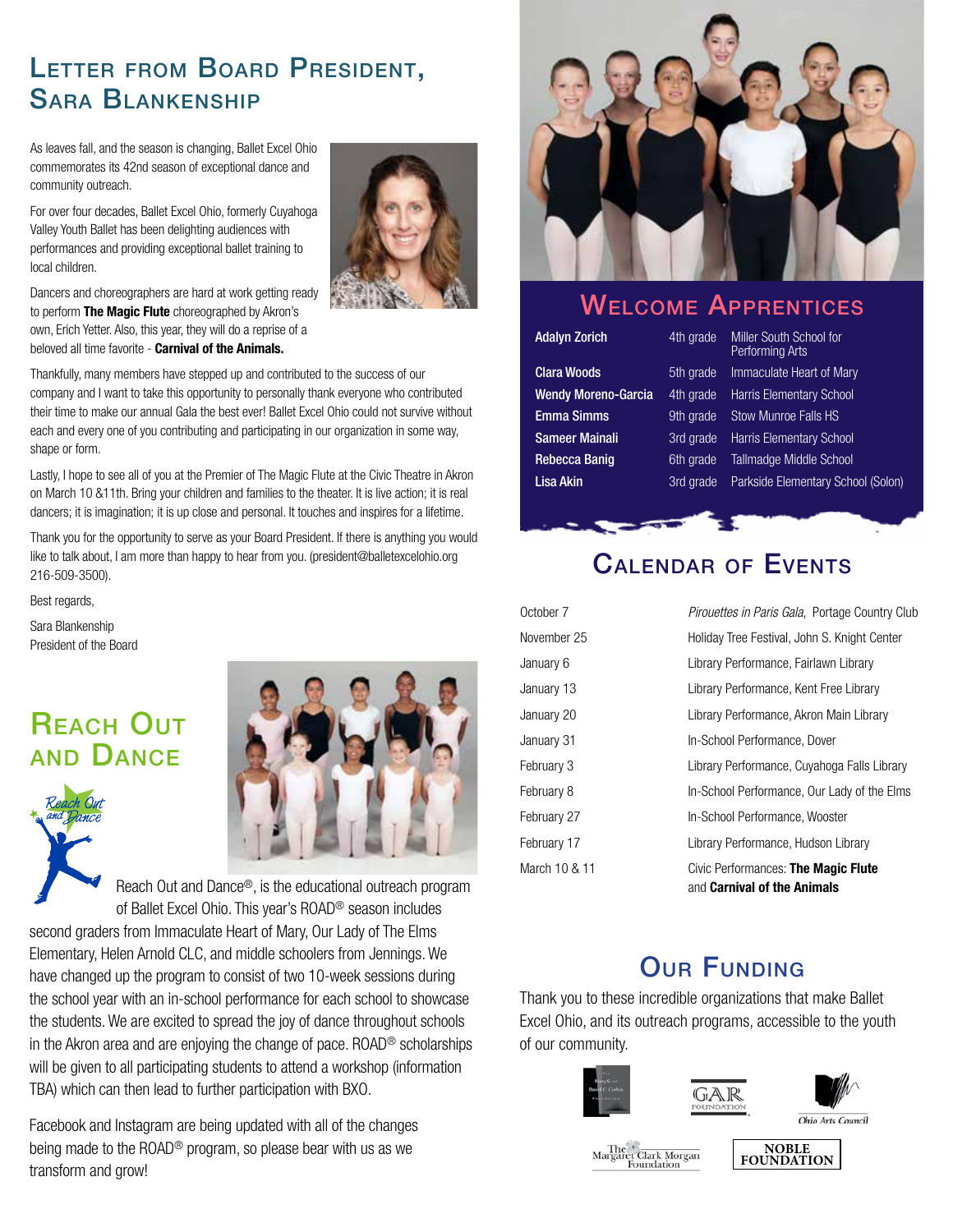## 2017 Summer Study

Our dancers were busy this summer! The end of the school year means opportunities for our dancers to travel near and far to gain valuable dance experiences. Listed below is how Ballet Excel dancers spent their summer studies:

| Joni Allen            | <b>FID</b>                        |
|-----------------------|-----------------------------------|
| Lisa Aiken            | <b>EID</b>                        |
| Lilyann Arnold        | <b>EID</b>                        |
| Rebecca Banig         | <b>EID</b>                        |
| Jade Blankenship      | Chautauqua Institution, NY        |
|                       | Ribbon Mill Ballet, PA            |
|                       | EID                               |
| Sophia Boyages        | <b>EID</b>                        |
| Danielle Castle       | Ribbon Mill Ballet, PA            |
|                       | <b>FID</b>                        |
| Elizabeth Coughlin    | Saratoga Springs Summer Dance, NY |
|                       | Ribbon Mill Ballet, PA            |
|                       | <b>FID</b>                        |
| Emma Doucet           | The Rock School for Dance, PA     |
|                       | Ribbon Mill Ballet, PA            |
|                       | <b>FID</b>                        |
| Ellie Ferry           | Gelsey Kirkland Academy, NY       |
|                       | <b>EID</b>                        |
| Vivian Gray           | Chautauqua Institution, NY        |
|                       | <b>EID</b>                        |
| Jenna Harris          | Ribbon Mill Ballet, PA            |
|                       | EID                               |
| Makenna Johnson       | The Rock School for Dance, PA     |
|                       | <b>EID</b>                        |
| <b>Emily Kavenagh</b> | Carolina Ballet, NC               |
|                       | <b>EID</b>                        |

| <b>Emily Kline</b>  | Boston Ballet Summer Dance Program, MA<br>EID                                 |
|---------------------|-------------------------------------------------------------------------------|
| Carolyn Lott        | School of Cleveland Ballet, OH<br><b>EID</b>                                  |
| Sameer Mianali      | EID                                                                           |
| Abigail Mathews     | Gelsey Kirkland Academy, NY<br>EID                                            |
| Wendy Moreno-Garcia | EID                                                                           |
| Julia Pentasuglio   | Ribbon Mill Ballet, PA<br>EID                                                 |
| Cara Poblete        | Alonzo King LINES Ballet, CA<br>Steps Dance Studio, Philippines<br><b>EID</b> |
| Christianna Poblete | Houston Ballet Academy, TX<br>Steps Dance Studio, Philippines<br><b>EID</b>   |
| Emma Simms          | <b>EID</b>                                                                    |
| Maggie Stone        | Ribbon Mill Ballet, PA<br><b>EID</b>                                          |
| Clara Woods         | EID                                                                           |
| Adalyn Zorich       | EID                                                                           |
| Lex Zorich          | EID                                                                           |

EID = Excellence In Dance

## Ballet Excel Ohio Awards Summer DANCE SCHOLARSHIPS

Through our generous donors, grants and fundraisers, Ballet Excel Ohio was able to award dance scholarships to our company dancers at the End of the Year Celebration. Congratulations to all scholarship award recipients.

### GAYLE NOBLE SCHOLARSHIP AWARD

- Jade Blankenship Elizabeth Coughlin Emma Doucet Ellie Ferry Vivian Gray Makenna Johnson
- Emily Kavenagh Emily Kline Abigail Mathews Cara Poblete Christianna Poblete Maggie Stone



#### **Seniors**

Carolyn Lott, Stow/Munroe Falls High School Joni Allen, Firestone High School Emily Kline, Firestone High School Sophia Boyages, Hudson High School Emily Kavenagh, Revere High School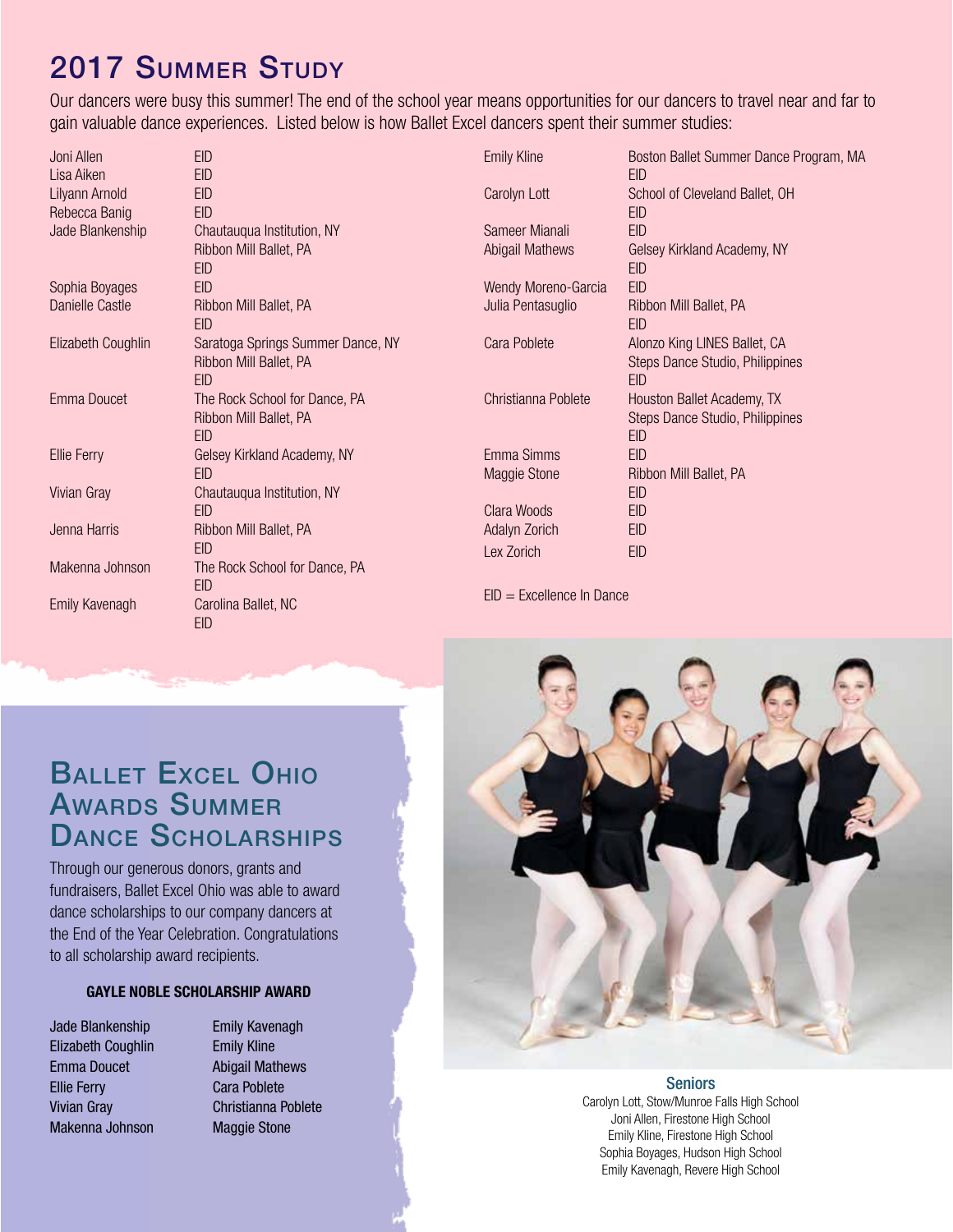# Alumni News

# Miss Hannah Coley

An exclusive interview with CVYB alumna dancer Hannah Coley (23 y.o.) CVYB'12, conducted by current BXO dancer, Cara Poblete (15 y.o.) via a Skype video conference. Hannah does mission work as a Jesuit Volunteer in Punta Gorda, Belize. From Akron to the breezy shores of Belize last October 6th, 2017, here is a recount of their inspiring dialogue…

Hannah: Hi Cara! How are you? My goodness, you are all so grown up Cara!

Cara: *So are you Hannah! I feel like I am the older dancer now just like you were when I was an apprentice and you were the older dancer then.*

### Cara: *Where are you now? What do you do and how did this whole journey start? What inspired you to do this?*

Hannah: I am doing well. I've been in Belize for a year and a half now. I am in the most southern part in a town called Punta Gorda. I can't believe it, it's so surreal! I've had friends visit me and my family will be visiting in December!

I am working at a Jesuit Church, with its primary school. I had (4) years of Jesuit education at Walsh Jesuit High School, then I took college at Loyola University in Chicago majoring in Philosophy with a concentration in social justice & ethics, while also double minoring in Peace studies and Dance, so I was a part of the Dance department. I think Loyola pushed me into this place by teaching me how to be creative, to work with my education, my spiritual life, and dance. The dance department was tremendously supportive. My college experience helped me connect my faith, philosophy, recognize how the arts can be huge part of this social justice movement, especially in these scary times, how to bring people together.

### Cara: *That sounds like a lot that you went through! Were there any lessons that you learned from the company or from Mia? Going through college, your challenges and your life now?*

**Hannah:** One thing that sticks out to me  $-$  as an alumnus of CVYB, working with Miss Mia and other dancers during all those years, is the reality of community, the freedom to be creative. I was encouraged to work hard and recognize the beauty in the spirit within myself. Miss Mia really encouraged diversity in the company. She can pick out in dancers what is unique in each of us based on our strengths. This is exactly what community is all about – neighborhoods! To identify strengths, bring people together with all its challenges and joyous moments! It was a privilege to work with fellow dancers and also our choreographers – working with people who are so passionate about their craft. This was definitely something that inspired me to be passionate about my own faith, social Justice, the people around me, being sensitive to be able to pick up the the needs of other people… Francis Patrelle, James Sewell, they were amazing!

### Cara: *What do you like most about your job?*

Hannah: I work at a parish and I am the youth minister so I get to work for all the youth in town and the outside villages within my district. Something I love so much is that I am able to accompany other people in their lives and spiritual journey. Especially young people because it helps me to look back at what I experienced when I was their age, and dance comes to mind since it was such a huge part of growing up, it was part of my formation, understanding myself. My favorite part is being able to create meaningful spaces for other people. I also love living in community with two other volunteers, we travel together, experience nature… I love that I live by the Caribbean Sea that greets me each morning! There are a million little things I love here… when I leave, my take away would be my individual experience, my work with the youth.

### Cara: *As a youth myself, I want to know how do you respond to teenagers who are not close with their faith?*

**Hannah:** It's so hard. It is difficult to admit but the church is not attractive to young people. I see that my role is to meet people where they are at. Just having



## " How Dance Transformed My Life! "

conversations with them and listening. It's what I do most: What are teenagers thinking, what do they want to do? What are their talents? Let's figure that out  $$ and let's create something. A lot of people like to sing, they love music, some are incredible drummers, their music is a cultural style that has been passed on to them from generations ahead – music is a huge connecting piece and I understand that in young people, since I consider myself still young, I'm only 23.

### Cara: *What are your plans for the future?*

**Hannah:** I really want to teach. I want to continue to work on myself. I would love to do something with retreats having been exposed to campus ministry. I hope I get to travel too and experience different cultures. Belize is so diverse, it has opened my eyes to what diversity really is and how people can co-exist with one another… I like to learn more. Grad school will come too!

### Cara: *What is your most memorable time as a CVYB company dancer?*

Hannah: A place I've been missing a lot that reminds me of home is the Civic Theatre. I realize it was such a privilege to be able to perform in a historic place, the performing arts community of Akron… I took this for granted! I worked hard, showed up and danced on stage but it truly was a spiritual experience for me looking back, to be able to perform for other people and to show a part of myself that I don't normally show in everyday life – that was really special! I also remember going to the balcony, finding secret passages, going to where we were not supposed to go and being able to watch performances from a different angle. Ah, Civic week, I will never ever forget it!

### Cara: *What advice can you give us younger dancers?*

**Hannah:** As a 23 year old working with young people, and having two younger sisters, I would say to all of you in the company: Be kind and gentle with yourself. Let dance be a space of peace, self-love and community for you. It can be a lot, especially in these times of division and heartbreak in our world. Let yourself love yourself even in challenging moments. Lift one another up too. Ballet is really an incredibly powerful creative force. I've seen the way that arts can really change the world.

Just be kind to one another, it will be so much more life giving, relatable to other people too. You've always been talented and passionate Cara… just let that transform you and learn from one another. I wish I heard that more often growing up, that dance can be something more than just performing and being in the studio.

### Cara: *How did you manage to stick with the company until your senior year?*

**Hannah:** A big part was admitting that I felt many times that I could not balance all this! I think sitting with my mom, having endless conversations, the supportive campus ministry. Faith was a big part but also recognizing dance can translate to other areas of my life was really important. Not until my junior year did I realize, that missing dance classes did not mean being disconnected from it. It was important to gain experiences outside the studio. To go on a retreat for instance meant self-care, and it helped me be fully present to myself and to other people by attending it. There's so much in demand from a young dancer, a lot to balance. Recognizing your support systems is also very helpful. Miss Mia and others in the company want you want to be well rounded. Being an artist, you can artistically interact with the world because of what you are in the studio – when you experience life outside the studio, in what way was that experience life giving? This can only help you to be a better dancer.